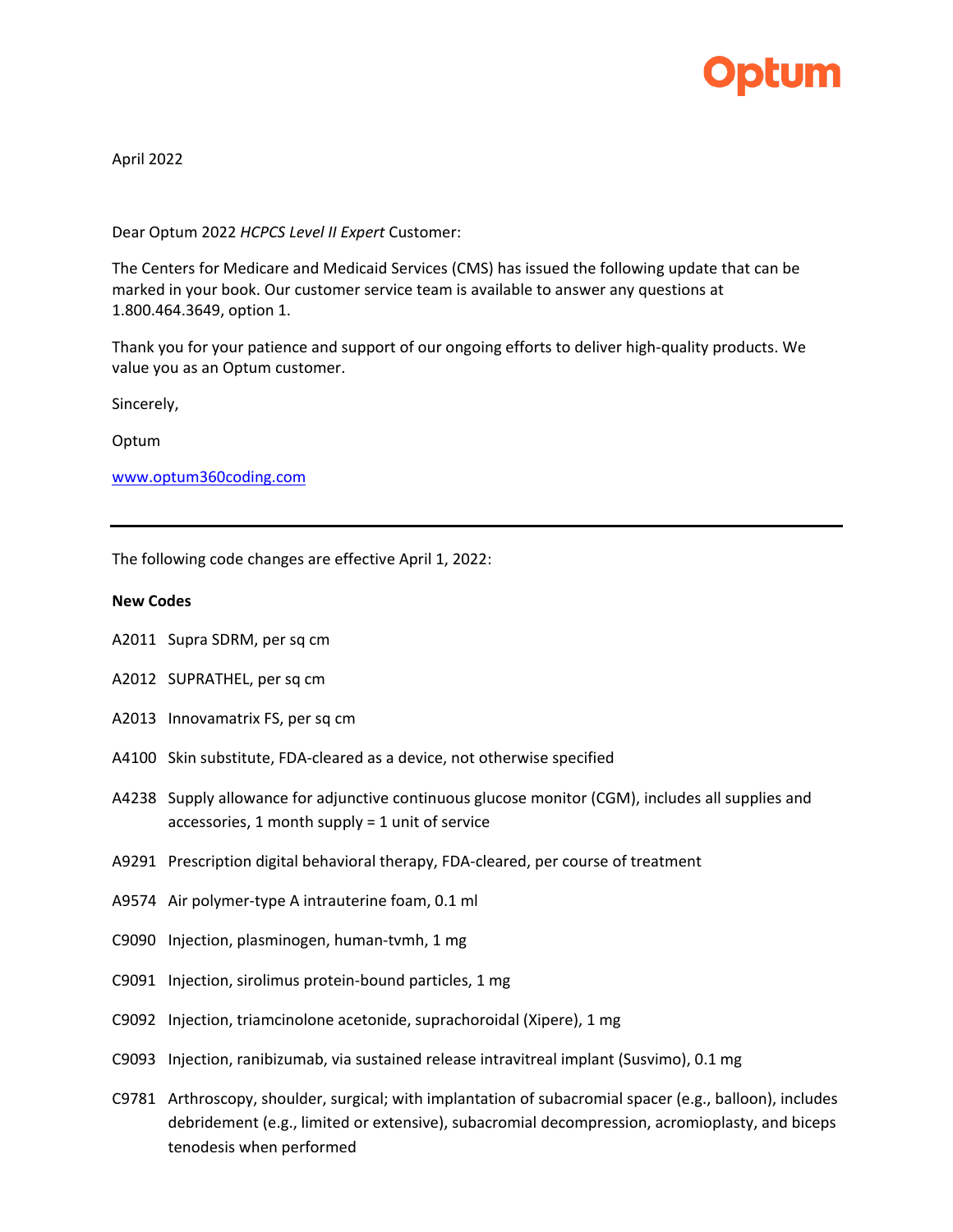

- C9782 Blinded procedure for New York Heart Association (NYHA) Class II or III heart failure, or Canadian Cardiovascular Society (CCS) Class III or IV chronic refractory angina; transcatheter intramyocardial transplantation of autologous bone marrow cells (e.g., mononuclear) or placebo control, autologous bone marrow harvesting and preparation for transplantation, left heart catheterization including ventriculography, all laboratory services, and all imaging with or without guidance (e.g., transthoracic echocardiography, ultrasound, fluoroscopy), performed in an approved investigational device exemption (IDE) study
- C9783 Blinded procedure for transcatheter implantation of coronary sinus reduction device or placebo control, including vascular access and closure, right heart catherization, venous and coronary sinus angiography, imaging guidance and supervision and interpretation when performed in an approved investigational device exemption (IDE) study
- E2102 Adjunctive continuous glucose monitor or receiver
- H2038 Skills training and development, per diem
- J0219 Injection, avalglucosidase alfa-ngpt, 4 mg
- J0491 Injection, anifrolumab-fnia, 1 mg
- J0879 Injection, difelikefalin, 0.1 mcg, (for ESRD on dialysis)
- J9071 Injection, cyclophosphamide, (AuroMedics), 5 mg
- J9273 Injection, tisotumab vedotin-tftv, 1 mg
- J9359 Injection, loncastuximab tesirine-lpyl, 0.075 mg
- K1028 Power source and control electronics unit for oral device/appliance for neuromuscular electrical stimulation of the tongue muscle for the reduction of snoring and obstructive sleep apnea, controlled by phone application
- K1029 Oral device/appliance for neuromuscular electrical stimulation of the tongue muscle, used in conjunction with the power source and control electronics unit, controlled by phone application, 90-day supply
- K1030 External recharging system for battery (internal) for use with implanted cardiac contractility modulation generator, replacement only
- K1031 Nonpneumatic compression controller without calibrated gradient pressure
- K1032 Nonpneumatic sequential compression garment, full leg
- K1033 Nonpneumatic sequential compression garment, half leg
- Q4224 Human Health Factor 10 Amniotic Patch (HHF10-P), per sq cm
- Q4225 AmnioBind, per sq cm